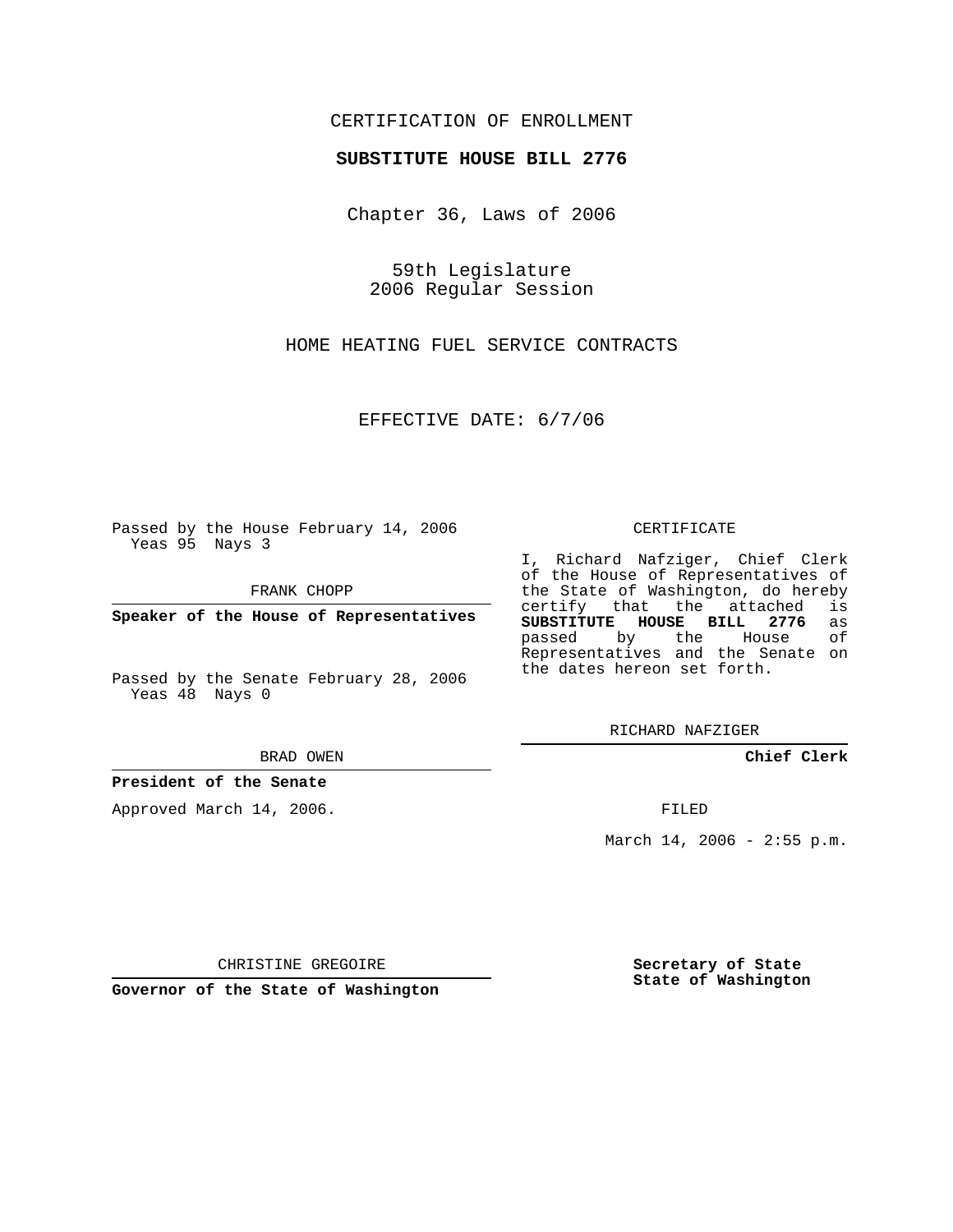## **SUBSTITUTE HOUSE BILL 2776** \_\_\_\_\_\_\_\_\_\_\_\_\_\_\_\_\_\_\_\_\_\_\_\_\_\_\_\_\_\_\_\_\_\_\_\_\_\_\_\_\_\_\_\_\_

\_\_\_\_\_\_\_\_\_\_\_\_\_\_\_\_\_\_\_\_\_\_\_\_\_\_\_\_\_\_\_\_\_\_\_\_\_\_\_\_\_\_\_\_\_

Passed Legislature - 2006 Regular Session

## **State of Washington 59th Legislature 2006 Regular Session**

**By** House Committee on Financial Institutions & Insurance (originally sponsored by Representatives Dickerson, Kirby, Roach and McDonald)

READ FIRST TIME 01/30/06.

1 AN ACT Relating to home heating fuel service contracts; amending RCW 48.110.015 and 48.110.020; adding a new chapter to Title 48 RCW; and prescribing penalties.

BE IT ENACTED BY THE LEGISLATURE OF THE STATE OF WASHINGTON:

 NEW SECTION. **Sec. 1.** The legislature finds that certain service contracts involving providers of home heating fuel and homeowners are in the public interest. The legislature further finds that the existing statutory provisions regulating service contracts are more burdensome than is necessary to safeguard homeowners from the risk that a contract obligor will close or be unable to fulfill their contract obligations. The legislature declares that it is necessary to establish separate standards that will safeguard certain homeowners from possible losses arising from the cessation of business of a home heating fuel company or the mismanagement of funds paid for home heating fuel service contracts. The purpose of this chapter is to create a legal framework within which home heating fuel service contracts may be sold in this state and set forth requirements for conducting a service contract business.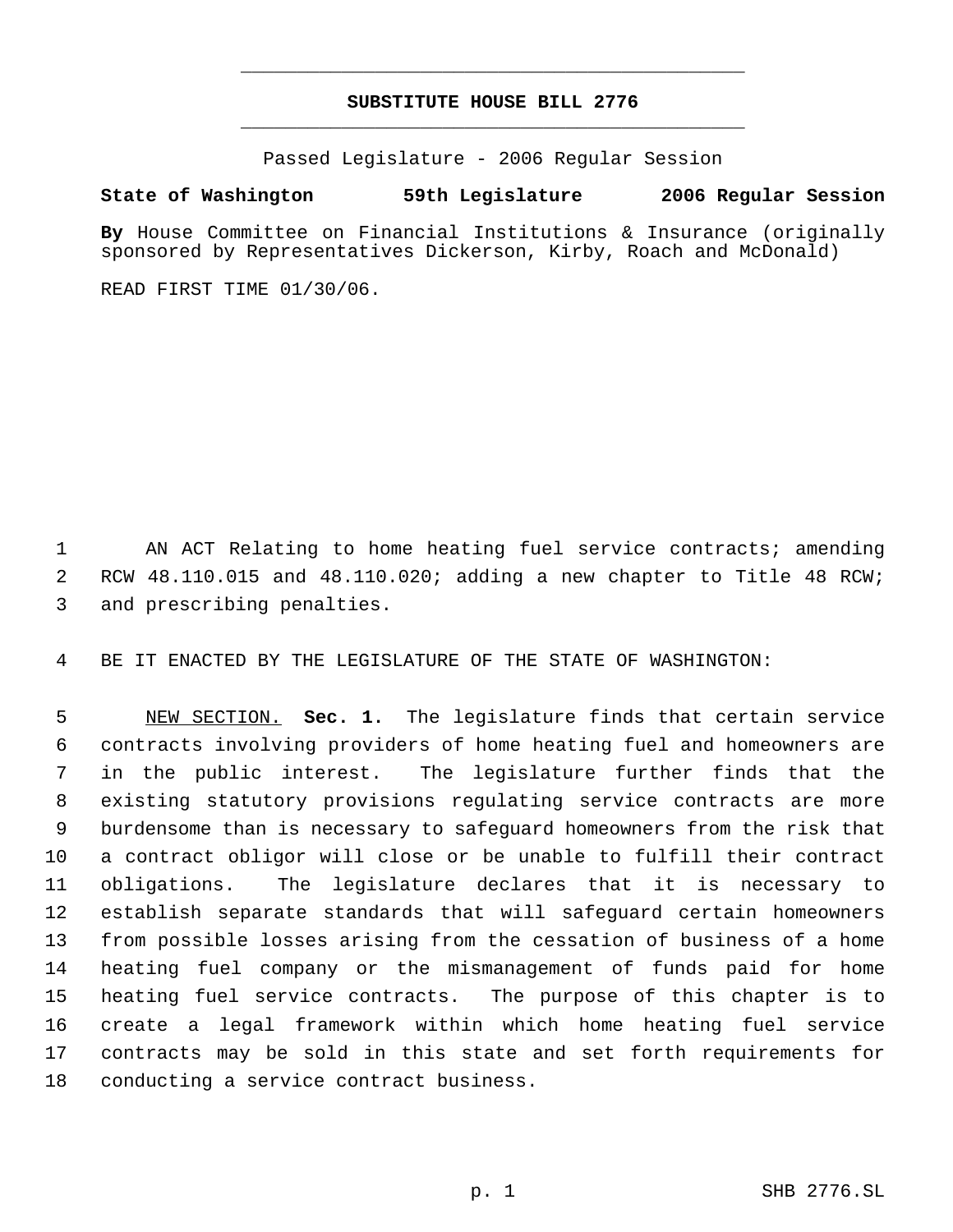NEW SECTION. **Sec. 2.** The definitions in this section apply throughout this chapter unless the context clearly requires otherwise. (1) "Administrator" means the person who is responsible for the administration of the service contracts or the service contracts plan. (2) "Commissioner" means the insurance commissioner of this state. (3) "Consumer" means an individual who buys any tangible personal property that is primarily for personal, family, or household use.

 (4) "Home heating fuel service contract" means a contract or agreement for a separately stated consideration for a specific duration to perform the repair, replacement, or maintenance of a customer-owned home heating fuel supply system including the fuel tank and all visible pipes, caps, lines, and associated parts or the indemnification for repair, replacement, or maintenance for operational or structural failure due to a defect in materials or workmanship, or normal wear and tear.

 (5) "Person" means an individual, partnership, corporation, incorporated or unincorporated association, joint stock company, reciprocal insurer, syndicate, or any similar entity or combination of entities acting in concert.

 (6) "Premium" means the consideration paid to an insurer for a reimbursement insurance policy.

 (7) "Provider fee" means the consideration paid by a consumer for a home heating fuel service contract.

 (8) "Reimbursement insurance policy" means a policy of insurance that is issued to a service contract provider to provide reimbursement to the service contract provider or to pay on behalf of the service contract provider all contractual obligations incurred by the service contract provider under the terms of the insured service contracts issued or sold by the service contract provider.

 (9) "Home heating fuel service contract holder" or "contract holder" means a person who is the purchaser or holder of a home heating fuel service contract.

 (10) "Home heating fuel service contract provider" or "contract provider" means a person who is providing home heating fuel delivery services to the customer and is contractually obligated to the home heating fuel service contract holder under the terms of the service contract.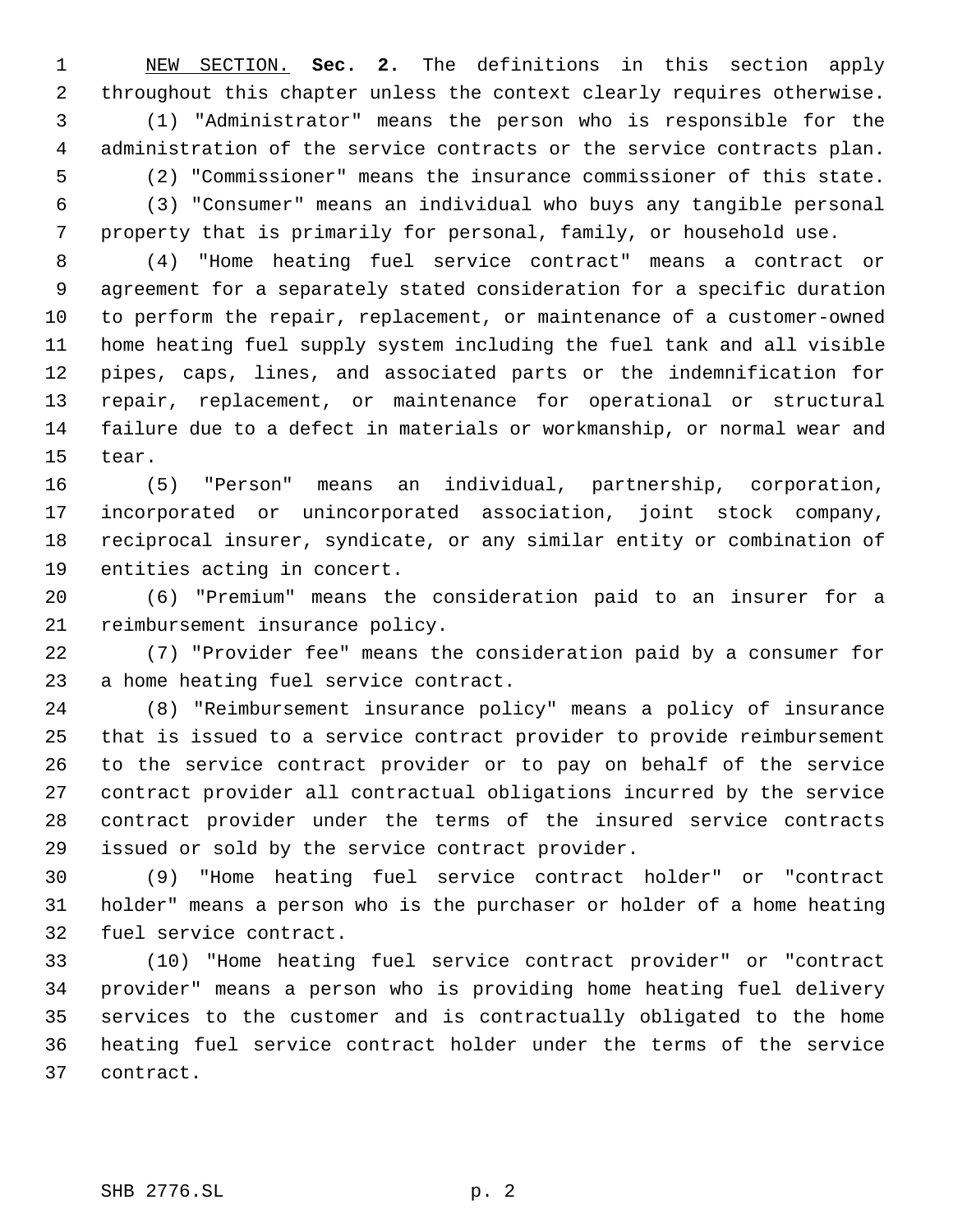(11) "Home heating fuel service contract seller" means the person who sells the home heating fuel service contract to the consumer.

 (12) "Warranty" means a warranty made solely by the manufacturer, importer, or seller of property or services without consideration; that is not negotiated or separated from the sale of the product and is incidental to the sale of the product; and that guarantees indemnity for defective parts, mechanical or electrical breakdown, labor, or other remedial measures, such as repair or replacement of the property or repetition of services.

 NEW SECTION. **Sec. 3.** (1) A person shall not act as, or offer to act as, or hold himself or herself out to be a home heating fuel service contract provider in this state, nor may a home heating fuel service contract be sold to a consumer in this state, unless the contract provider has a valid registration as a home heating fuel service contract provider issued by the commissioner.

 (2) Applicants to be a home heating fuel service contract provider shall make an application to the commissioner upon a form to be furnished by the commissioner. The application must include or be accompanied by the following information and documents:

 (a) All basic organizational documents of the home heating fuel service contract provider, including any articles of incorporation, articles of association, partnership agreement, trade name certificate, trust agreement, shareholder agreement, bylaws, and other applicable documents, and all amendments to those documents;

 (b) The identities of the contract provider's executive officer or officers directly responsible for the contract provider's home heating fuel service contract business;

 (c) Annual financial statements or other financial reports acceptable to the commissioner for the two most recent years which prove that the applicant is solvent and any information the commissioner may require in order to review the current financial 32 condition of the applicant;

 (d) An application fee of one hundred dollars, which must be deposited into the general fund; and

(e) Any other pertinent information required by the commissioner.

 (3) The commissioner may refuse to issue a registration if the commissioner determines that the home heating fuel service contract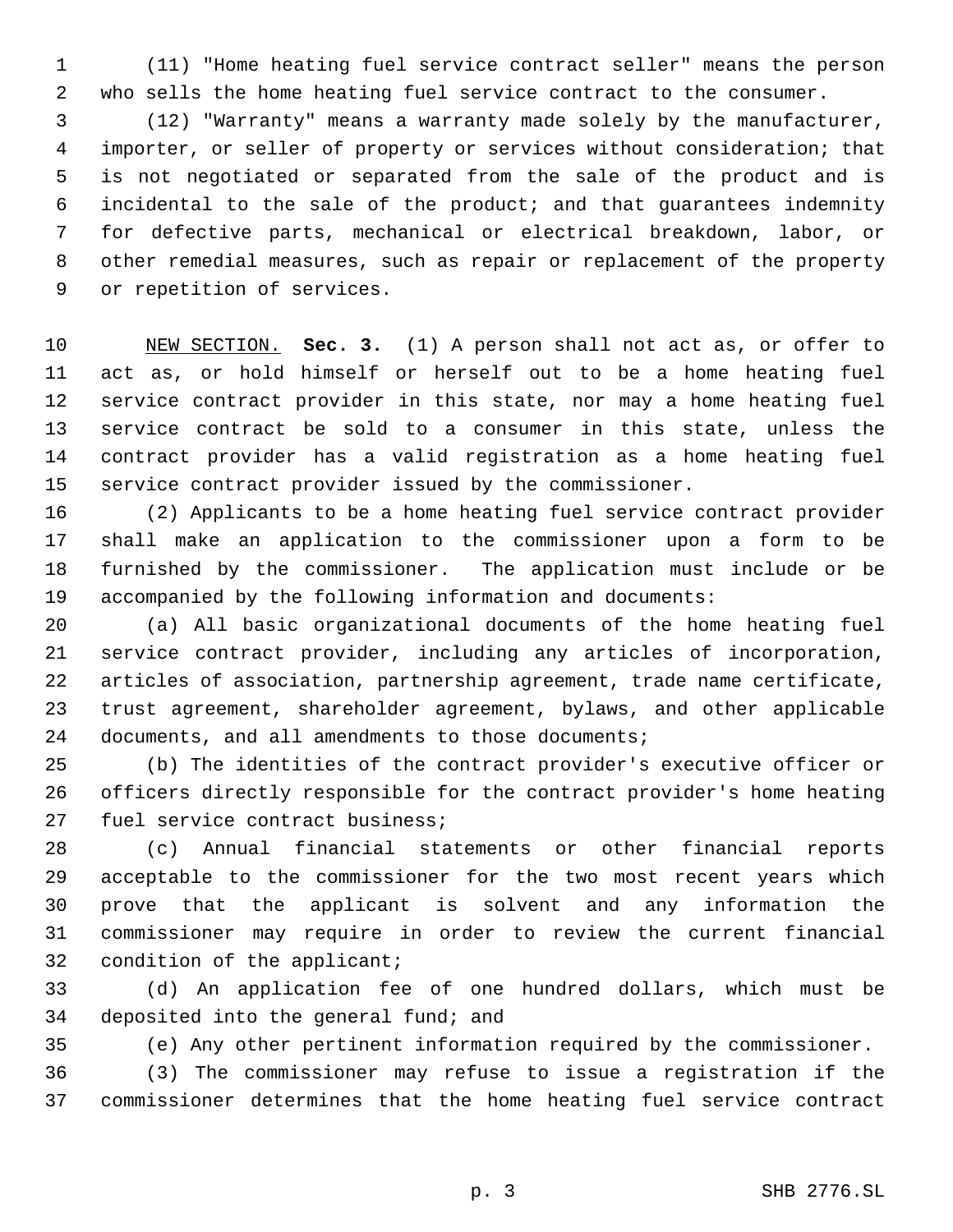provider, or any individual responsible for the conduct of the affairs of the contract provider under subsection (2)(b) of this section, is not competent, trustworthy, or financially responsible.

 (4) A registration issued under this section is valid, unless surrendered, suspended, or revoked by the commissioner, or not renewed for so long as the service contract provider continues in business in this state and remains in compliance with this chapter. A registration is subject to renewal annually on July 1st upon application of the home heating fuel service contract provider and payment of a fee of twenty- five dollars, which must be deposited into the insurance commissioner's regulatory account under RCW 48.02.190. If not so renewed, the registration expires on July 31st of that year.

 (5) A home heating fuel service contract provider shall keep current the information required to be disclosed in its registration under this section by reporting all material changes or additions within thirty days after the end of the month in which the change or addition occurs.

 NEW SECTION. **Sec. 4.** (1) Every registered home heating fuel service contract provider that is assuring its faithful performance of its obligations to its contract holders by complying with section 5(2)(b) of this act shall file an annual report for the preceding calendar year with the commissioner on or before March 1st of each year, or within any extension of time the commissioner for good cause may grant. The report must be in the form and contain those matters as the commissioner prescribes and must be verified by at least two officers of the home heating fuel service contract provider.

 (2) As part of an investigation by the commissioner, the commissioner may require a home heating fuel service contract provider to file monthly financial reports whenever, in the commissioner's discretion, there is a need to more closely monitor the financial activities of the service contract provider. Monthly financial statements must be filed in the commissioner's office no later than the twenty-fifth day of the month following the month for which the financial report is being filed. These monthly financial reports must be the internal financial statements of the service contract provider. The monthly financial reports that are filed with the commissioner constitute information that might be damaging to the service contract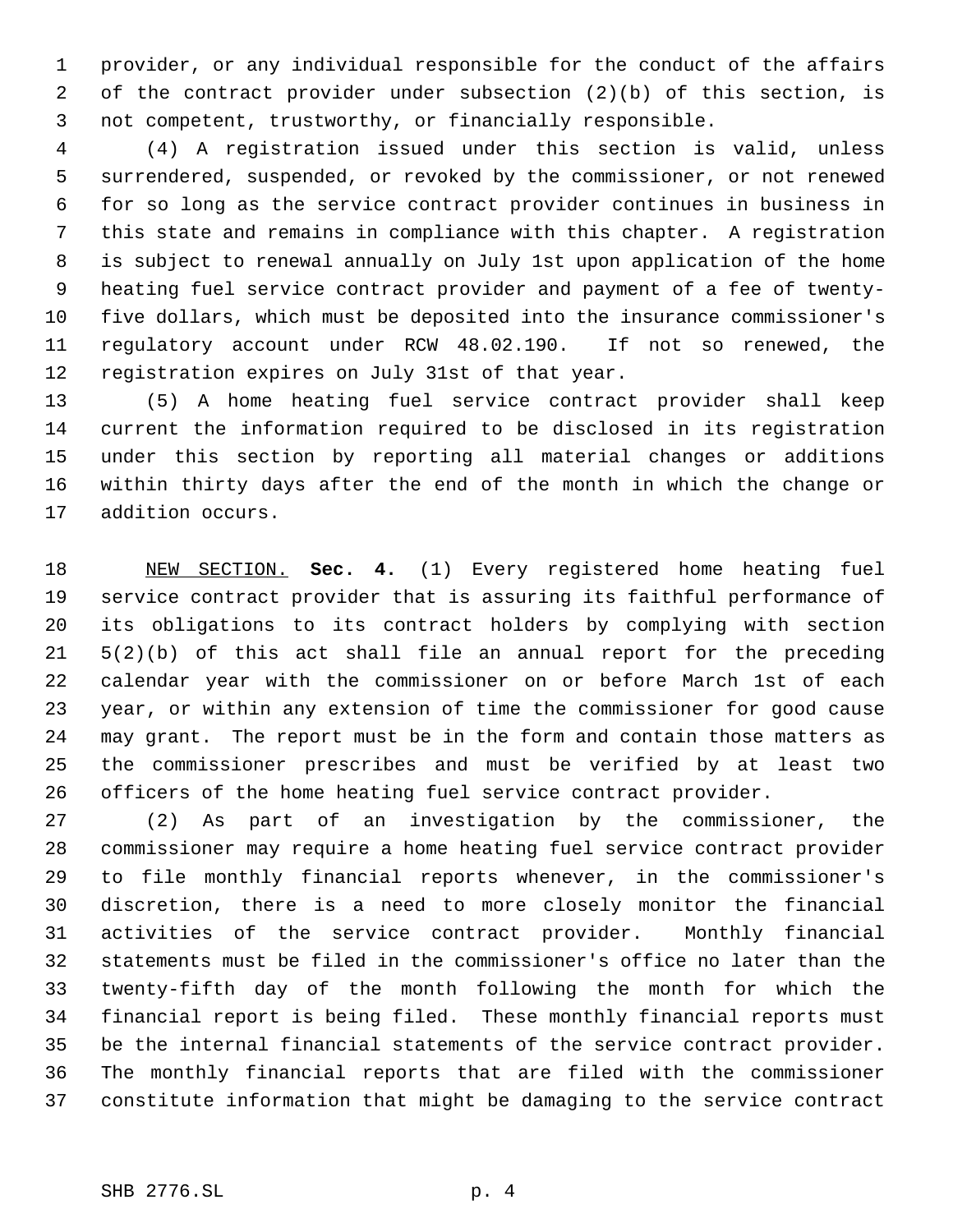provider if made available to its competitors, and therefore shall be kept confidential by the commissioner. This information may not be made public or be subject to subpoena, other than by the commissioner and then only for the purpose of enforcement actions taken by the commissioner.

 NEW SECTION. **Sec. 5.** (1) Home heating fuel service contracts may not be issued, sold, or offered for sale in this state or sold to consumers in this state unless the contract provider has:

 (a) Provided a receipt for, or other written evidence of, the purchase of the home heating fuel service contract to the contract holder; and

 (b) Provided a copy of the home heating fuel service contract to the service contract holder within a reasonable period of time from the date of purchase.

 (2) In order to assure the faithful performance of a home heating fuel service contract provider's obligations to its contract holders, every home heating fuel service contract provider is responsible for complying with the requirements of one of the following:

 (a) Insure all home heating fuel service contracts under a reimbursement insurance policy issued by an insurer holding a certificate of authority from the commissioner; or

 (b)(i) Maintain a funded reserve account for its obligations under its home heating service contracts issued and outstanding in this state. The reserves may not be less than forty percent of the gross consideration received, less claims paid, on the sale of the home heating fuel service contract for all in-force contracts. The reserve account is subject to examination and review by the insurance commissioner; and

 (ii) Place in trust with the commissioner a financial security deposit, having a value of not less than five percent of the gross consideration received, less claims paid, on the sale of the service contract for all service contracts issued and in force, but not less than ten thousand dollars, consisting of one of the following:

 (A) A surety bond issued by an insurer holding a certificate of authority from the commissioner;

 (B) Securities of the type eligible for deposit by authorized insurers in this state;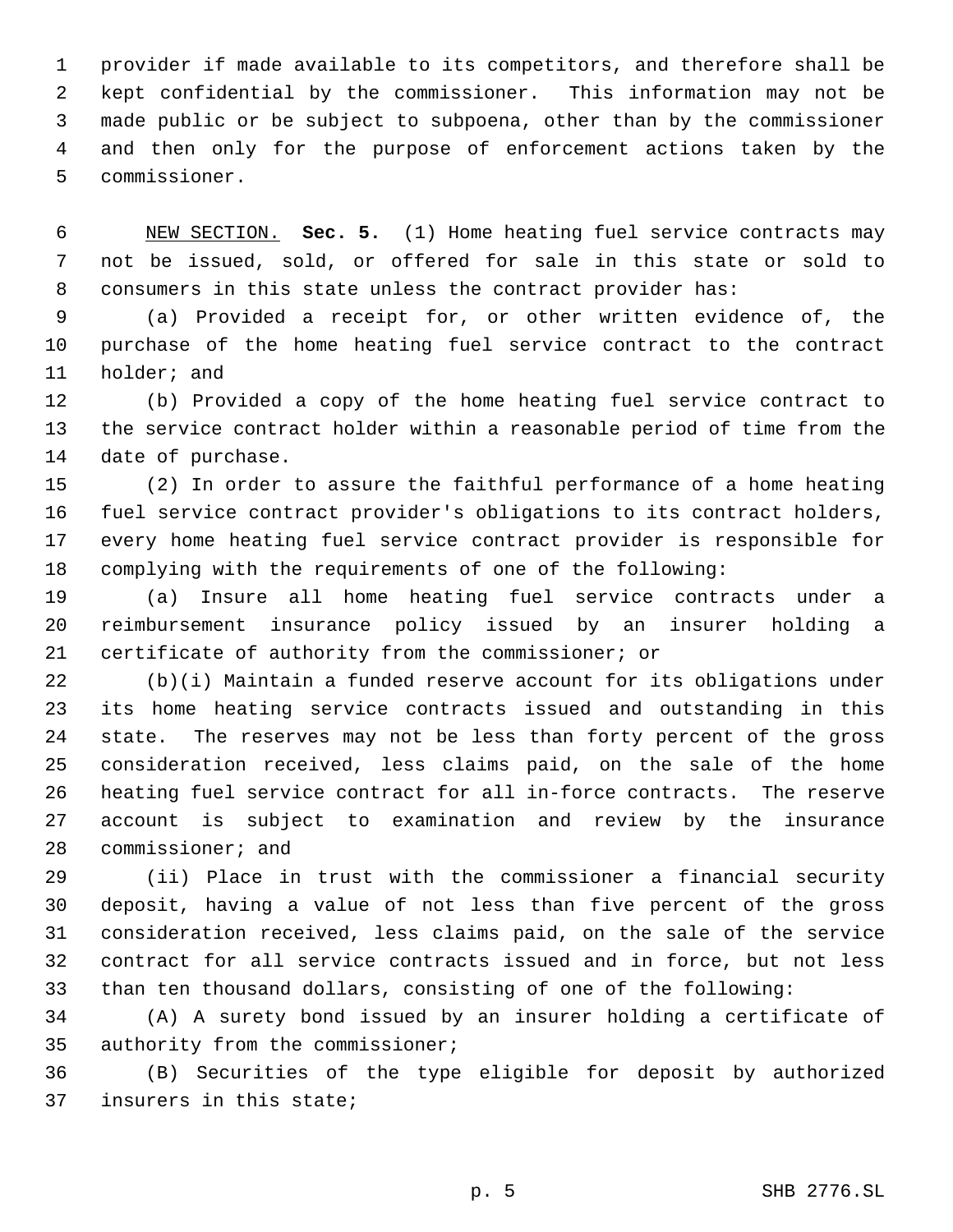(C) Cash;

 (D) An evergreen letter of credit issued by a qualified financial institution;

 (E) A pledged certificate of deposit issued by a qualified financial institution; or

 (F) Another form of security prescribed by rule by the commissioner.

 (3) Home heating fuel service contracts must require the contract provider to permit the contract holder to return the home heating fuel service contract within thirty days of the date the home heating fuel service contract was delivered to the contract holder, or within a longer time period permitted under the home heating fuel service contract. Upon return of the home heating fuel service contract to the contract provider within the applicable period, if no claim has been made under the home heating fuel service contract prior to the return to the contract provider, the home heating fuel service contract is void and the contract provider shall refund to the contract holder, or credit the account of the contract holder with the full purchase price of the home heating fuel service contract. The right to void the home heating fuel service contract provided in this subsection is not transferable and applies only to the original contract purchaser. A ten percent penalty per month must be added to a refund of the purchase price that is not paid or credited within thirty days after return of the home heating fuel service contract to the contract provider.

 (4) Except for home heating fuel service contract providers, persons marketing, selling, or offering to sell home heating service contracts for providers are exempt from the registration requirements of this chapter.

 (5) The marketing, sale, offering for sale, issuance, making, proposing to make, and administration of home heating fuel service contracts by contract providers and related contract sellers, administrators, and other persons complying with this chapter are exempt from the other provisions of this title, except chapter 48.04 RCW and as otherwise provided in this chapter.

 NEW SECTION. **Sec. 6.** (1) Reimbursement insurance policies insuring home heating fuel service contracts issued, sold, or offered for sale in this state or sold to consumers in this state must state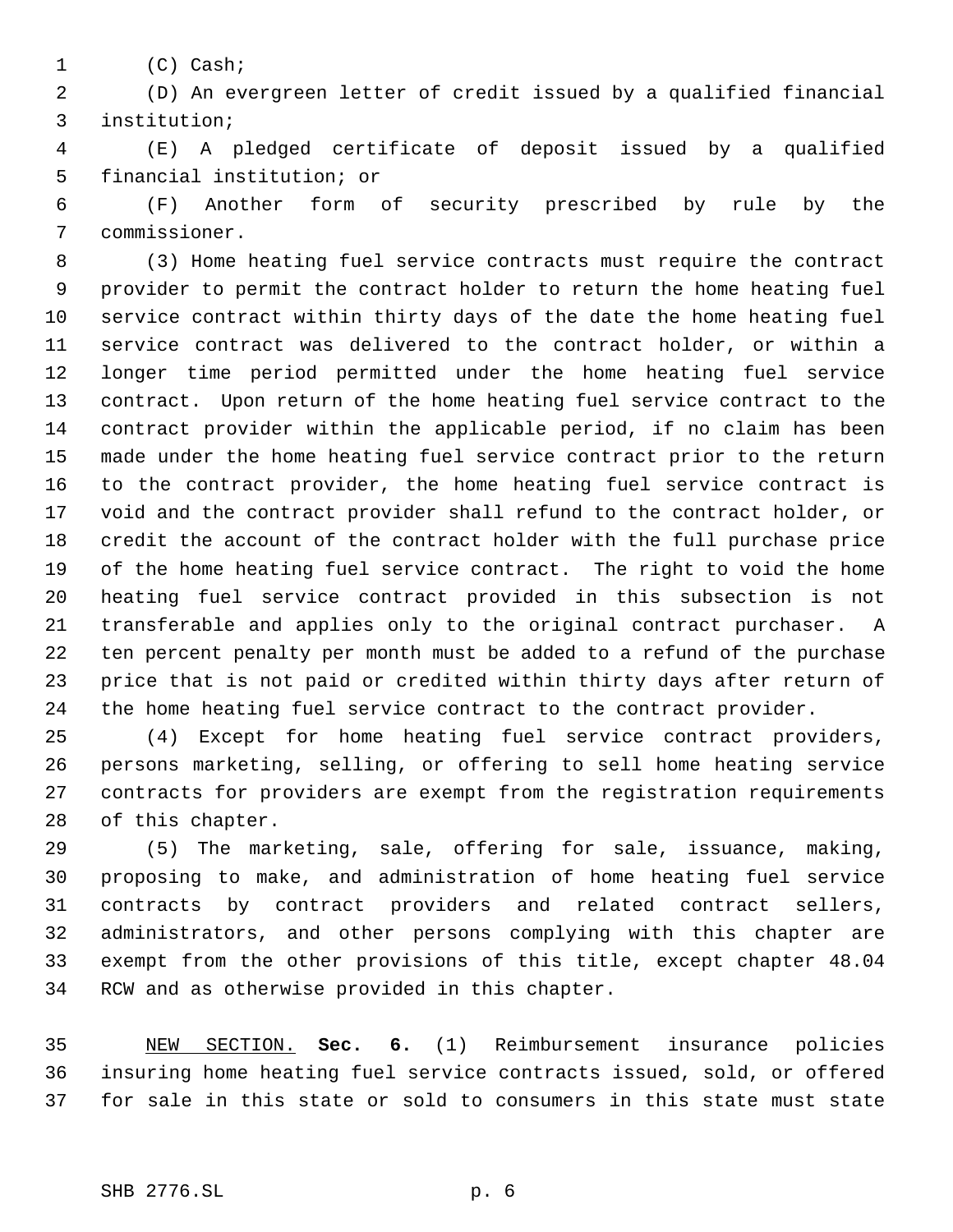that the insurer that issued the reimbursement insurance policy shall reimburse or pay on behalf of the contract provider all sums the contract provider is legally obligated to pay, including but not limited to the refund of the full purchase price of the contract to the contract holder or shall provide the service which the contract provider is legally obligated to perform according to the contract provider's contractual obligations under the home heating fuel service contracts issued or sold by the contract provider.

 (2) The reimbursement insurance policy must fully insure the obligations of the contract provider, rather than partially insure, or insure only in the event of contract provider default.

 (3) The reimbursement insurance policy must state that the contract holder is entitled to apply directly to the reimbursement insurance company.

 NEW SECTION. **Sec. 7.** (1) Home heating fuel service contracts marketed, sold, offered for sale, issued, made, proposed to be made, or administered in this state or sold to residents of this state must be written, printed, or typed in clear, understandable language that is easy to read, and disclose the requirements set forth in this section, as applicable.

 (2) Home heating fuel service contracts insured under a reimbursement insurance policy must not be issued, sold, or offered for sale in this state or sold to residents of this state unless the home heating fuel service contract conspicuously contains a statement in substantially the following form: "Obligations of the home heating fuel service contract provider under this contract are insured under a contract reimbursement insurance policy." The home heating fuel service contract must also conspicuously state the name and address of the issuer of the reimbursement insurance policy and state that the contract holder is entitled to apply directly to the reimbursement insurance company.

 (3) Service contracts not insured under a reimbursement insurance policy must contain a statement in substantially the following form: "Obligations of the home heating fuel service contract provider under this contract are backed by the full faith and credit of the home heating fuel service contract provider."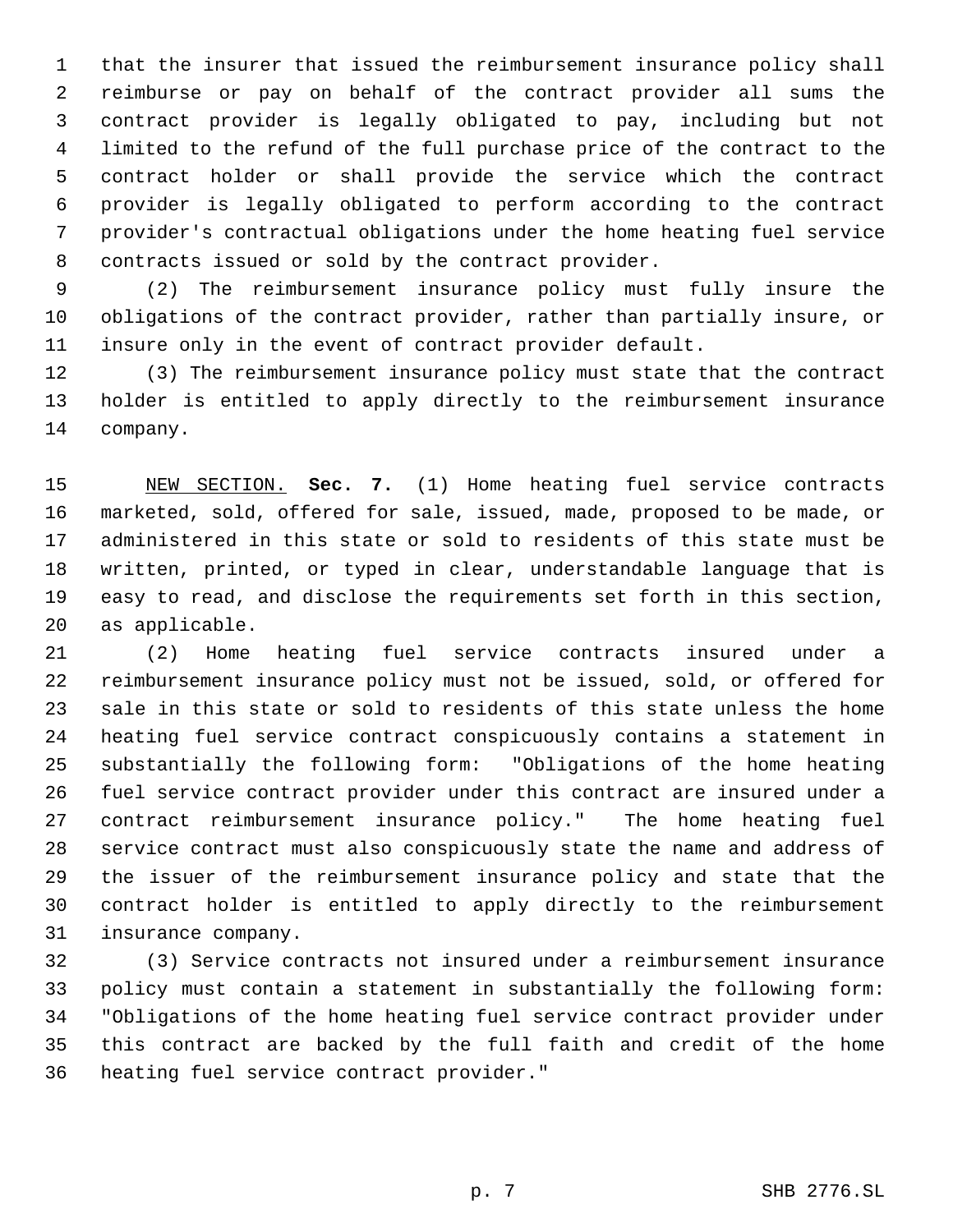(4) Home heating fuel service contracts must state the name and address of the contract provider and must identify any administrator if different from the contract provider, the contract seller, and the contract holder to the extent that the name of the contract holder has been furnished by the contract holder. The identities of the parties are not required to be preprinted on the home heating fuel service contract and may be added to the home heating fuel service contract at the time of sale.

 (5) Home heating fuel service contracts must state the purchase price of the contract and the terms under which the home heating fuel service contract is sold. The purchase price is not required to be preprinted on the home heating fuel service contract and may be negotiated at the time of sale.

 (6) Home heating fuel service contracts must state the procedure to obtain service or to file a claim, including but not limited to the procedures for obtaining prior approval for repair work, the toll-free telephone number if prior approval is necessary for service, and the procedure for obtaining emergency repairs performed outside of normal business hours or provide for twenty-four hour telephone assistance.

 (7) Home heating fuel service contracts must state the existence of any deductible amount, if applicable.

 (8) Home heating fuel service contracts must specify the merchandise and services to be provided and any limitations, exceptions, or exclusions.

 (9) Home heating fuel service contracts must state any restrictions governing the transferability of the service contract, if applicable.

 (10) Home heating fuel service contracts must state the terms, restrictions, or conditions governing cancellation of the home heating fuel service contract prior to the termination or expiration date of the home heating fuel service contract by either the contract provider or by the contract holder, which rights can be no more restrictive than provided in section 5 of this act. The contract provider of the home heating fuel service contract shall mail a written notice to the contract holder at the last known address of the contract holder contained in the records of the contract provider at least twenty-one days prior to cancellation by the contract provider. The notice must state the effective date of the cancellation and the true and actual reason for the cancellation.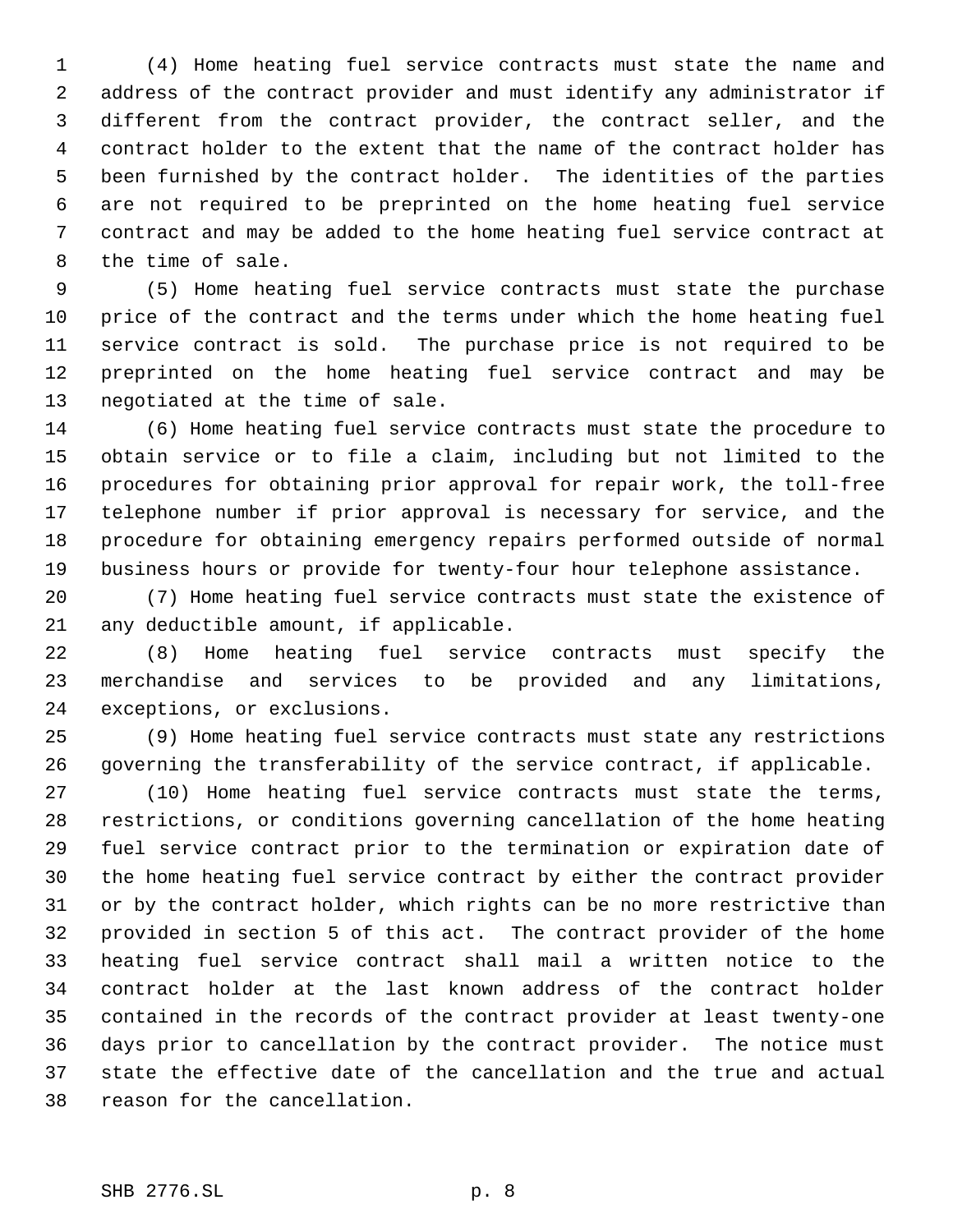(11) Home heating fuel service contracts must set forth the obligations and duties of the contract holder, including but not limited to the duty to protect against any further damage and any requirement to follow owner's manual instructions.

 (12) Home heating fuel service contracts must state whether or not the home heating fuel service contract provides for or excludes consequential damages or preexisting conditions.

 (13) Home heating fuel service contracts must not contain a provision that requires that any civil action brought in connection with the home heating fuel service contract must be brought in the courts of a jurisdiction other than this state. Home heating service contracts that authorize binding arbitration to resolve claims or disputes may allow for arbitration proceedings to be held at a location in closest proximity to the contract holder's permanent residence.

 NEW SECTION. **Sec. 8.** (1) A home heating fuel service contract provider shall not use in its name the words insurance, casualty, guaranty, surety, mutual, or any other words descriptive of the insurance, casualty, guaranty, or surety business; or a name deceptively similar to the name or description of any insurance or surety corporation, or to the name of any other home heating fuel service contract provider. This subsection does not apply to a company that was using any of the prohibited language in its name prior to the effective date of this section. However, a company using the prohibited language in its name shall conspicuously disclose in its home heating fuel service contracts the following statement: "This agreement is not an insurance contract."

 (2) Every home heating fuel service contract provider shall conduct its business in its own legal name, unless the commissioner has approved the use of another name.

 (3) A home heating fuel service contract provider or its representative shall not in its contracts or literature make, permit, or cause to be made any false or misleading statement, or deliberately omit any material statement that would be considered misleading if omitted.

 (4) A person, such as a bank, savings and loan association, lending institution, manufacturer, or seller shall not require the purchase of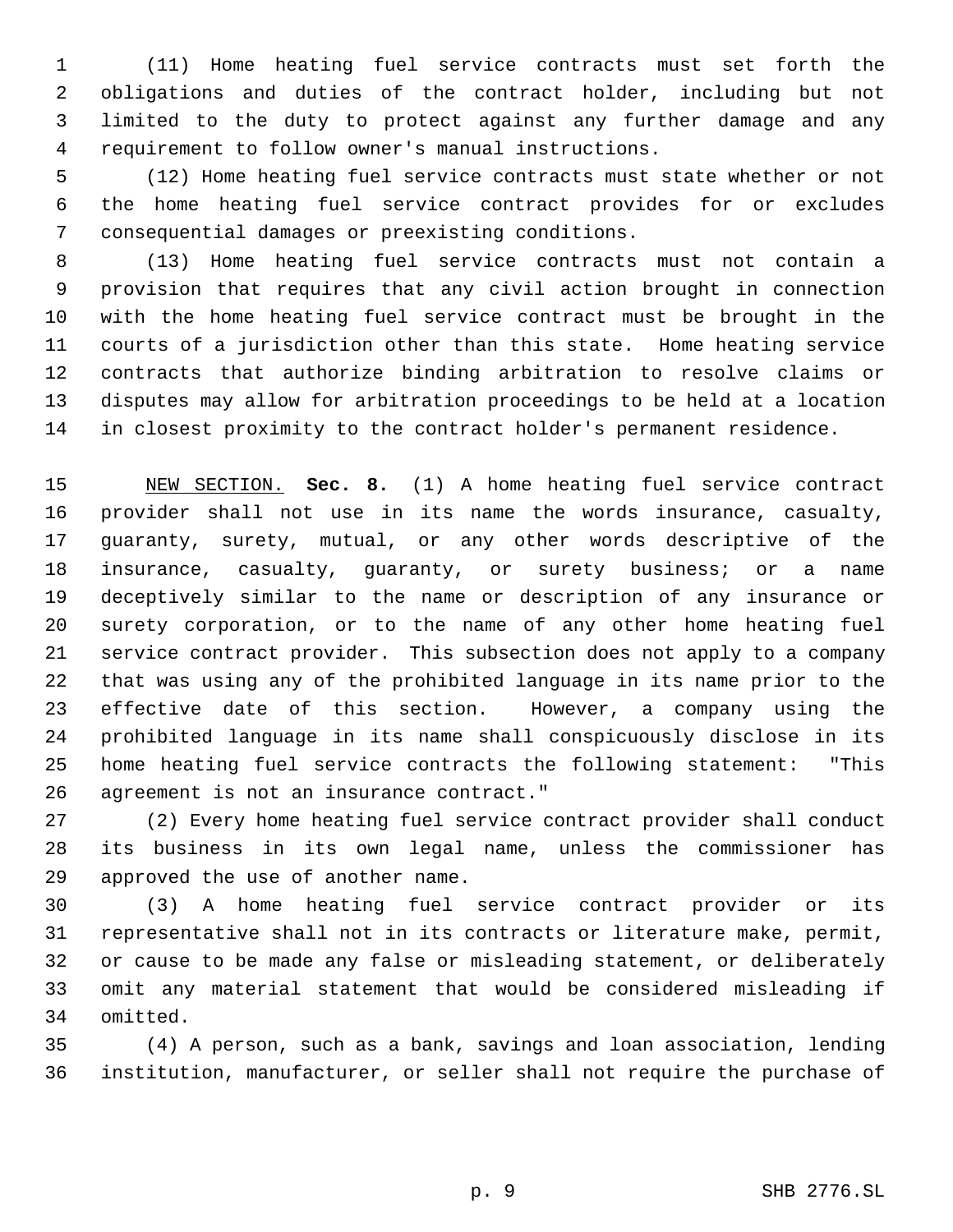a home heating fuel service contract as a condition of a loan or a condition for the sale of any property.

 NEW SECTION. **Sec. 9.** (1) The home heating fuel service contract provider shall keep accurate accounts, books, and records concerning transactions regulated under this chapter.

 (2) The contract provider's accounts, books, and records must include the following:

8 (a) Copies of each type of home heating fuel service contract sold; (b) The name and address of each contract holder, to the extent 10 that the name and address have been furnished by the contract holder; and

 (c) Written claim files that contain at least the dates, amounts, and descriptions of claims related to the service contracts.

 (3) The records required under this chapter may be, but are not required to be, maintained on a computer disk or other recordkeeping technology. If the records are maintained in other than hard copy, the records must be capable of duplication to legible hard copy.

 (4) A home heating fuel service contract provider discontinuing business in this state shall maintain its records until it furnishes the commissioner satisfactory proof that it has discharged all obligations to service contract holders in this state.

 NEW SECTION. **Sec. 10.** As applicable, an insurer that issued a reimbursement insurance policy shall not terminate the policy until a notice of termination in accordance with RCW 48.18.290 has been given to the home heating fuel service contract provider and has been delivered to the commissioner. The termination of a reimbursement insurance policy does not reduce the issuer's responsibility for home heating fuel service contracts issued by contract providers prior to the effective date of the termination.

 NEW SECTION. **Sec. 11.** (1) Home heating fuel service contract providers are the agent of the insurer that issued the reimbursement insurance policy for purposes of obligating the insurer to contract holders in accordance with the home heating fuel service contract and this chapter. Payment of the provider fee by the consumer to the home heating fuel service contract seller, contract provider, or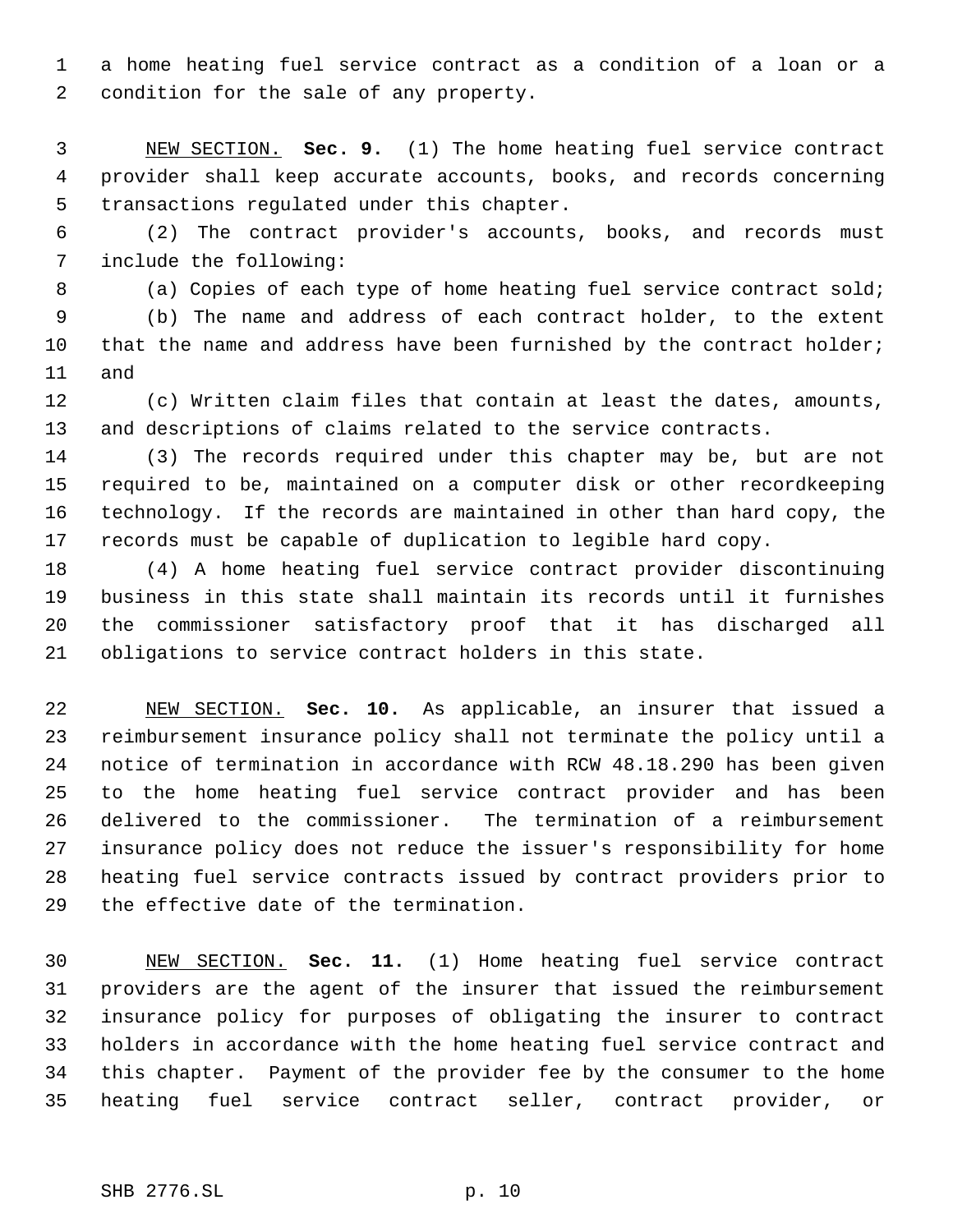administrator constitutes payment by the consumer to the home heating fuel service contract provider and to the insurer that issued the reimbursement insurance policy. In cases when a contract provider is acting as an administrator and enlists other contract providers, the contract provider acting as the administrator shall notify the insurer of the existence and identities of the other contract providers.

 (2) This chapter does not prevent or limit the right of an insurer that issued a reimbursement insurance policy to seek indemnification or subrogation against a home heating fuel service contract provider if the issuer pays or is obligated to pay the contract holder sums that the contract provider was obligated to pay under the provisions of the home heating fuel service contract.

 NEW SECTION. **Sec. 12.** (1) The commissioner may conduct investigations of home heating fuel service contract providers, administrators, home heating fuel service contract sellers, insurers, and other persons to enforce this chapter and protect home heating fuel service contract holders in this state. Upon request of the commissioner, the contract provider shall make all accounts, books, and records concerning home heating fuel service contracts sold by the contract provider available to the commissioner that are necessary to enable the commissioner to determine compliance or noncompliance with this chapter.

 (2) The commissioner may take actions under RCW 48.02.080 or 48.04.050 that are necessary or appropriate to enforce this chapter and the commissioner's rules and orders, and to protect home heating fuel service contract holders in this state.

 NEW SECTION. **Sec. 13.** (1) The commissioner may, subject to chapter 48.04 RCW, deny, suspend, or revoke the registration of a home heating fuel service contract provider if the commissioner finds that the contract provider:

 (a) Has violated this chapter or the commissioner's rules and orders;

 (b) Has refused to be investigated or to produce its accounts, records, and files for investigation, or if any of its officers have refused to give information with respect to its affairs or refused to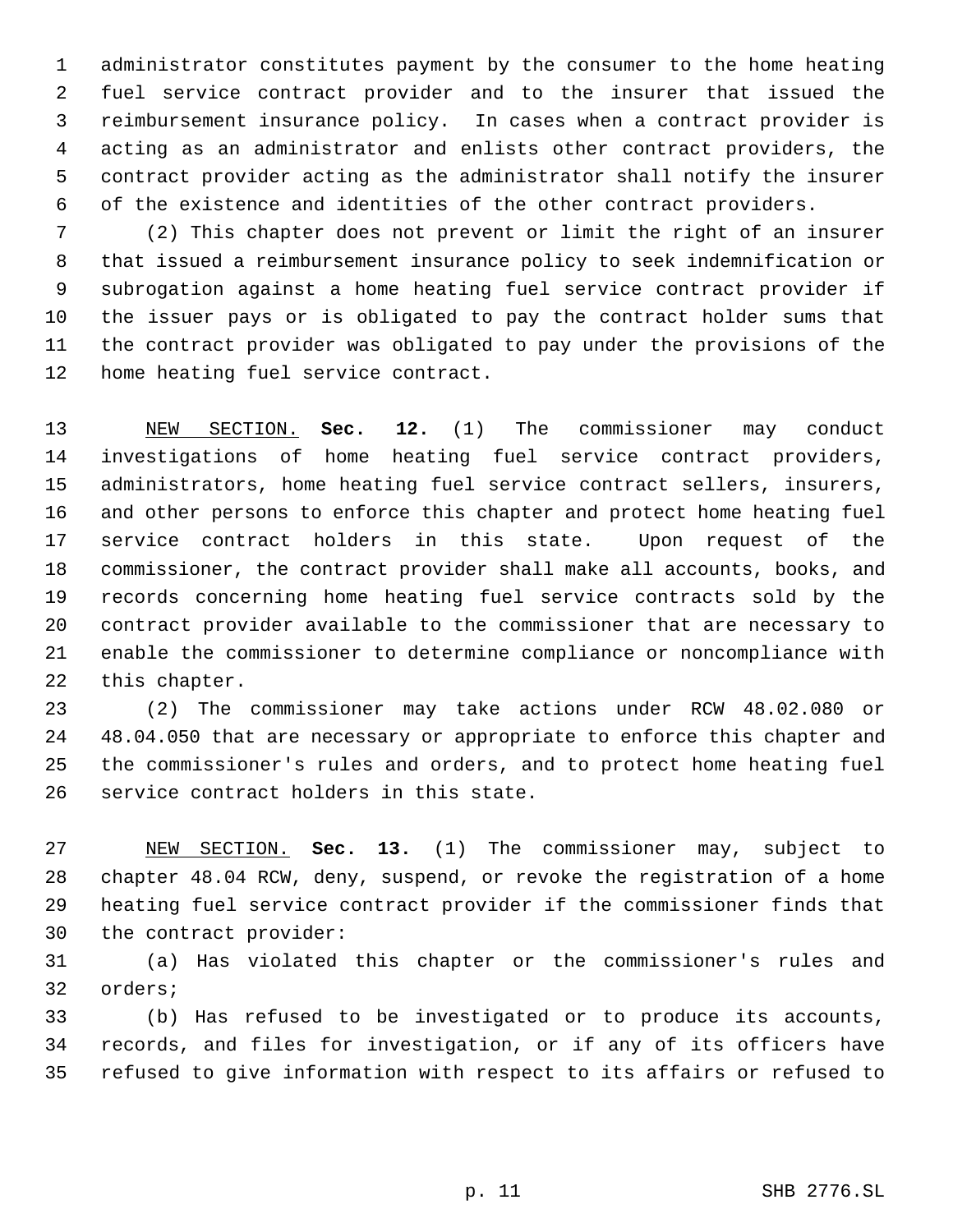perform any other legal obligation as to an investigation, when 2 required by the commissioner;

 (c) Has, without just cause, refused to pay proper claims or perform services arising under its contracts or has, without just cause, caused home heating fuel service contract holders to accept less than the amount due them or caused home heating fuel service contract holders to employ attorneys or bring suit against the contract provider 8 to secure full payment or settlement of claims;

 (d) Is affiliated with or under the same general management or interlocking directorate or ownership as another home heating fuel service contract provider that unlawfully transacts business in this state without having a registration;

 (e) At any time fails to meet any qualification for which issuance of the registration could have been refused had that failure then existed and been known to the commissioner;

 (f) Is under suspension or revocation in another state with respect to its home heating fuel service contract business;

 (g) Has made a material misstatement in its application for registration;

 (h) Has obtained or attempted to obtain a registration through misrepresentation or fraud;

 (i) Has, in the transaction of business under its registration, used fraudulent, coercive, or dishonest practices;

 (j) Has failed to pay any judgment rendered against it in this state regarding a home heating fuel service contract within sixty days after the judgment has become final; or

 (k) Has been convicted of, or has entered a plea of guilty or nolo contendere to, a property or finance-related felony.

 (2) The commissioner may, without advance notice or hearing thereon, immediately suspend the registration of a home heating fuel service contract provider if the commissioner finds that any of the following circumstances exist:

(a) The provider is insolvent;

 (b) A proceeding for receivership, conservatorship, rehabilitation, or other delinquency proceeding regarding the home heating fuel service contract provider has been commenced in any state; or

(c) The financial condition or business practices of the home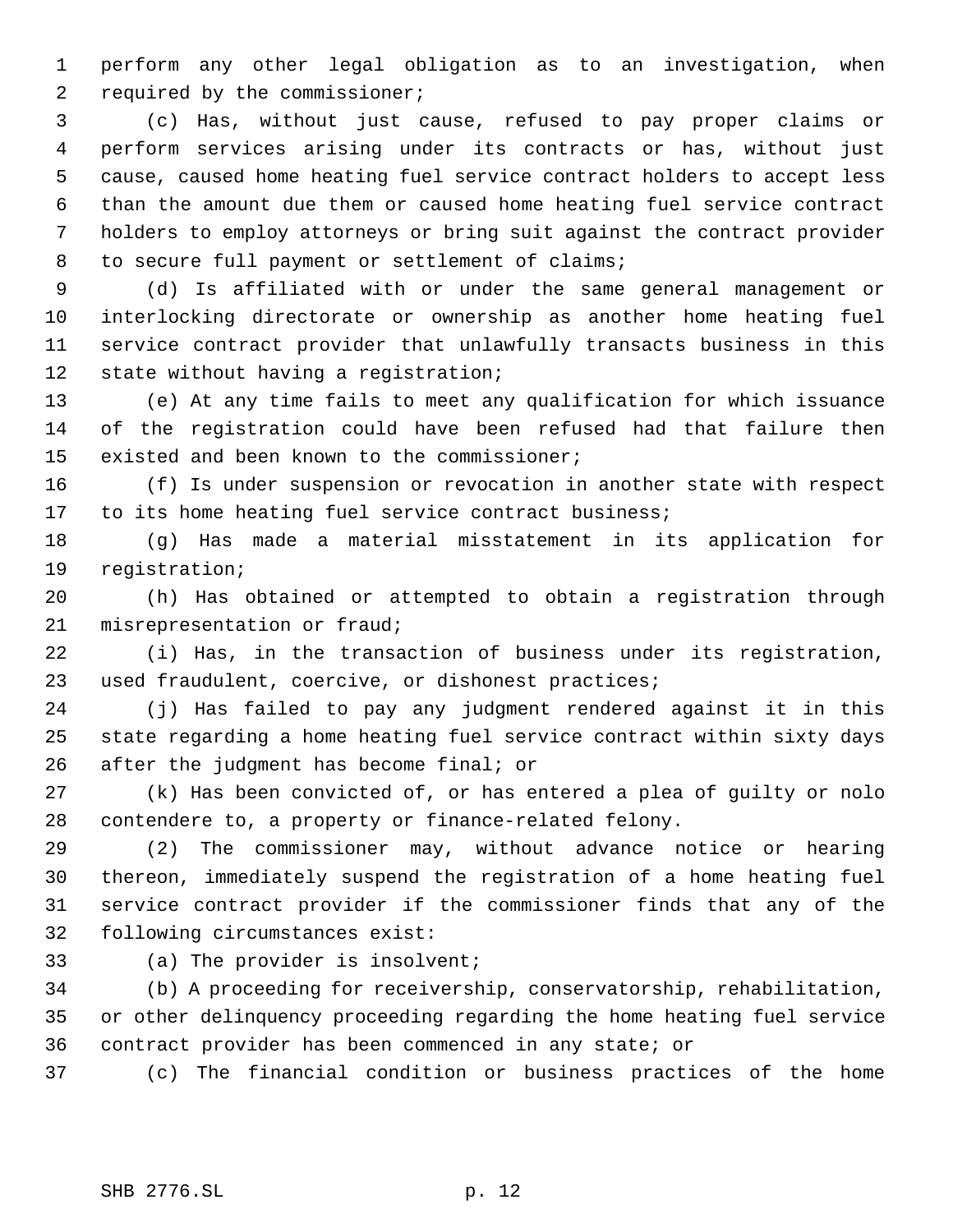heating fuel service contract provider otherwise pose an imminent threat to the public health, safety, or welfare of the residents of this state.

 (3) If the commissioner finds that grounds exist for the suspension or revocation of a registration issued under this chapter, the commissioner may, in lieu of suspension or revocation, impose a fine upon the home heating fuel service contract provider in an amount not more than one thousand dollars per violation.

 NEW SECTION. **Sec. 14.** The commissioner may adopt rules to implement and administer this chapter.

 NEW SECTION. **Sec. 15.** This chapter applies to all home heating fuel service contracts sold or offered for sale after October 1, 2006.

 **Sec. 16.** RCW 48.110.015 and 2000 c 208 s 1 are each amended to read as follows:

- (1) The following are exempt from this title:
- (a) Warranties;
- (b) Maintenance agreements; and

(c) Service contracts:

(i) Paid for with separate and additional consideration;

 (ii) Issued at the point of sale, or within sixty days of the original purchase date of the property; and

 (iii) On tangible property when the tangible property for which the service contract is sold has a purchase price of fifty dollars or less, exclusive of sales tax.

(2) This chapter does not apply to:

 (a) Vehicle service contracts which are governed under chapter 48.96 RCW;

28 (b) Vehicle mechanical breakdown insurance; ((and))

 (c) Service contracts on tangible personal property purchased by 30 persons who are not consumers; and

 (d) Home heating fuel service contracts offered by home heating 32 energy providers.

 **Sec. 17.** RCW 48.110.020 and 2000 c 208 s 2 are each amended to read as follows: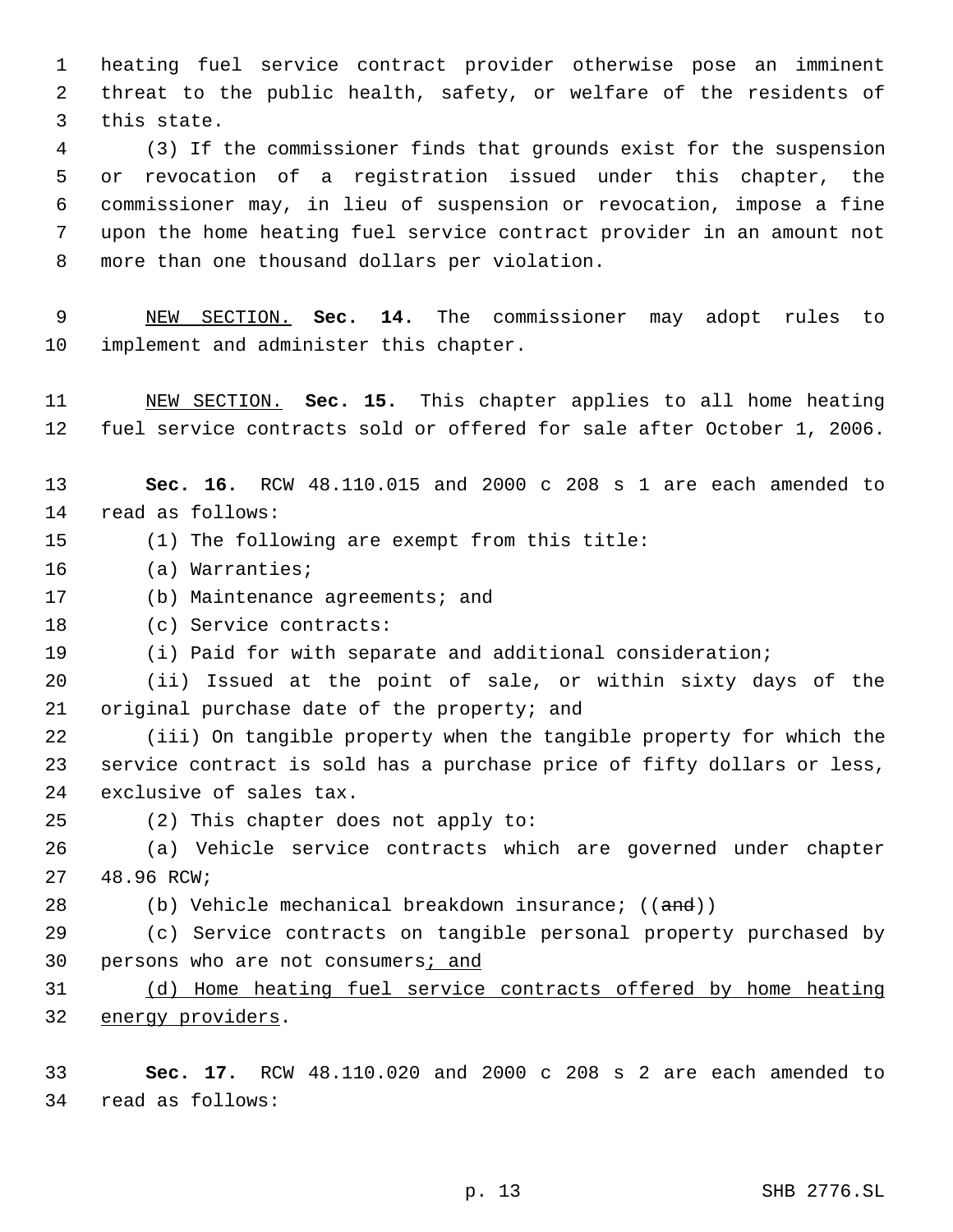The definitions in this section apply throughout this chapter.

 (1) "Administrator" means the person who is responsible for the administration of the service contracts or the service contracts plan. (2) "Commissioner" means the insurance commissioner of this state. (3) "Consumer" means an individual who buys any tangible personal

property that is primarily for personal, family, or household use.

 (4) "Maintenance agreement" means a contract of limited duration that provides for scheduled maintenance only.

 (5) "Person" means an individual, partnership, corporation, incorporated or unincorporated association, joint stock company, reciprocal insurer, syndicate, or any similar entity or combination of entities acting in concert.

 (6) "Premium" means the consideration paid to an insurer for a reimbursement insurance policy.

 (7) "Provider fee" means the consideration paid by a consumer for a service contract.

 (8) "Reimbursement insurance policy" means a policy of insurance that is issued to a service contract provider to provide reimbursement to the service contract provider or to pay on behalf of the service contract provider all contractual obligations incurred by the service contract provider under the terms of the insured service contracts issued or sold by the service contract provider.

 (9) "Service contract" means a contract or agreement for a separately stated consideration for a specific duration to perform the repair, replacement, or maintenance of property or the indemnification for repair, replacement, or maintenance for operational or structural failure due to a defect in materials or workmanship, or normal wear and tear. Service contracts may provide for the repair, replacement, or maintenance of property for damage resulting from power surges and accidental damage from handling, with or without additional provision for indemnity payments for incidental damages to other property directly caused by the failure of the property which is the subject of the service contract, provided the indemnity payment per incident does not exceed the purchase price of the property that is the subject of the service contract.

 (10) "Service contract holder" or "contract holder" means a person who is the purchaser or holder of a service contract.